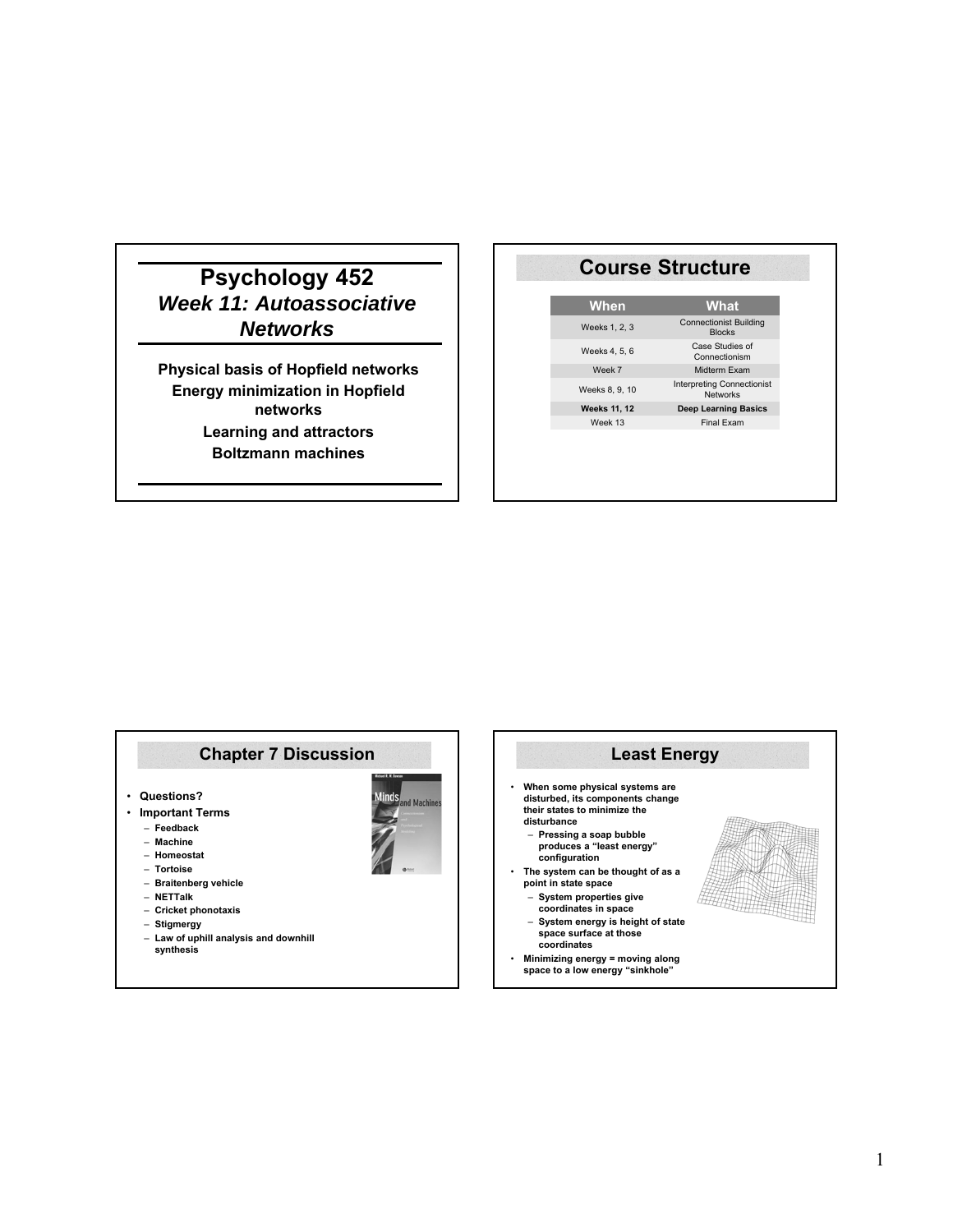



### **Hopfield Network**

- **A single set of processing units**
- **Units are often binary**  • **(1, -1 frequently used)**
- **Units are linked by massively parallel connections**
- **Network is autoassociative!**



# **Learning**

- **Hopfield nets learn by being presented patterns**
- **The Hebb rule is used to store patterns in memory**
- **The point of learning is to establish "sinkholes" in an energy space**

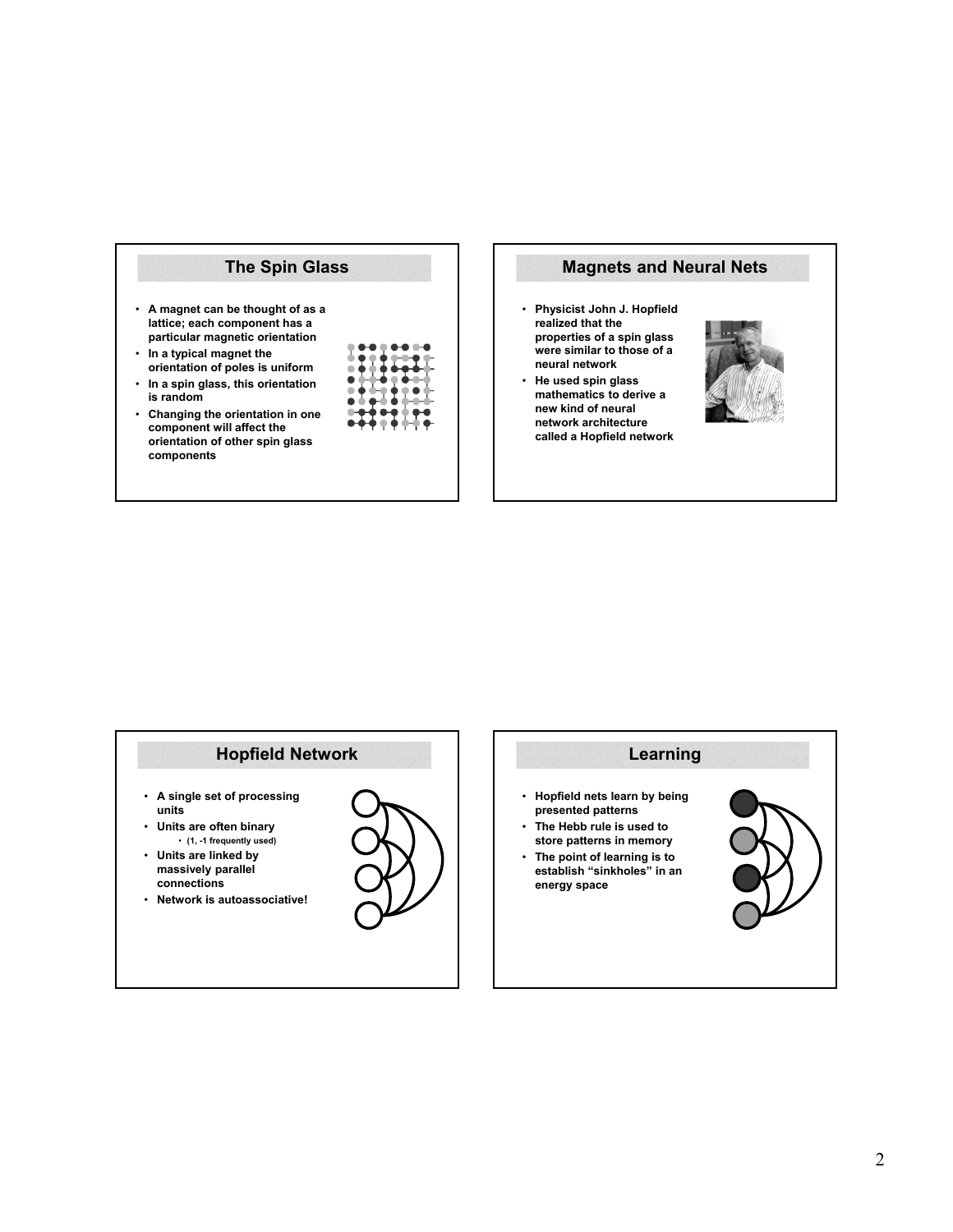

- **An attractor is a stable state toward which a dynamic system evolves over time from initial conditions**
- **Once the attractor is reached, the system stays there until a disturbance occurs**
- **Memories in Hopfield networks are attractors that capture patterns of processor activities**





- **Net input for unit** *i* **is a function of the weighted signals from other units, environmental input (which may be present, but typically isn't) and the unit's threshold**
- **Threshold is typically equal to 0, but does not have to be**

$$
net_i = \sum w_{ij} a_j + i_i - T_i
$$

# **Net Input Function Activation Function**

- **Randomly choose one processing unit**
- **If net input > 0, the unit turns on**
- **If net input < 0, the unit turns off**
- **If net input = 0, it keeps current state**
- **The threshold is taken care of in the net input function**

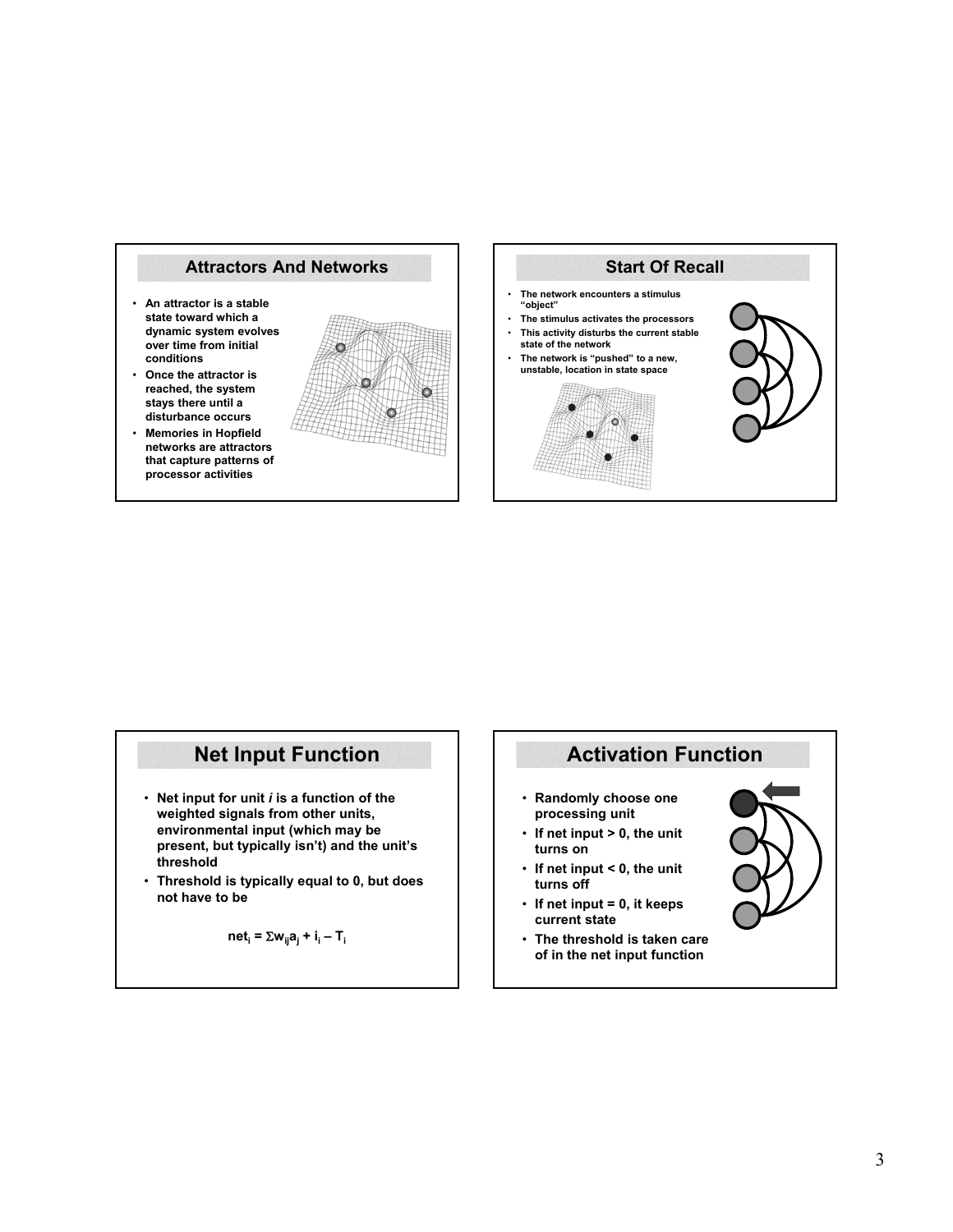



# **Different Inputs, Different Results**

- **If the trained network is disturbed in a different way, then it can recall a different pattern**
- **It rolls into a different local minimum in the state space**



# **Energy In The Network**

- **Using the spin glass analogy, Hopfield defined an energy (E) term for his network**
- **Let W be a matrix of weights, a a vector of activity, x an input vector, and t a vector of thresholds**

**E = - ½aWaT - xaT - taT**

• **This term gets smaller as the network approaches the attractor!**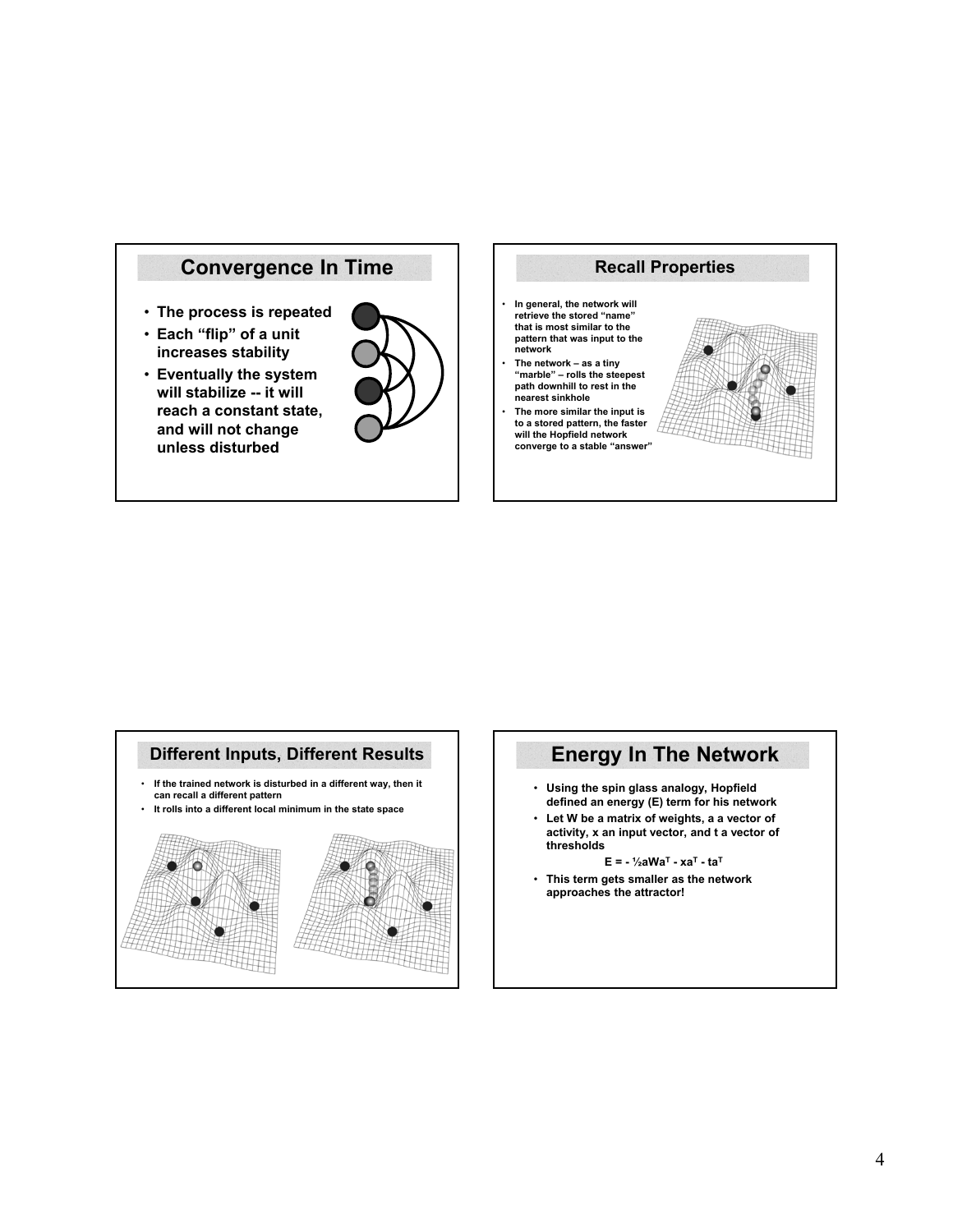### **The Effect Of Activity**

- **The activation of units is crucial for defining network energy**
- **How might the change in a unit's activity affect total network energy?**
- **Hopfield proved the following:**

$$
\Delta E = - (\Sigma w_{ij} a_j + i_i - T_i) (\Delta a_i) = -(net_i)(\Delta a_i)
$$

### **Implications For Energy**

- **Consider the equation**  $\Delta E = -net_i \Delta a_i$
- **When activity changes, energy decreases!**

|              | $a_i = 1$         | $a_i = -1$        |
|--------------|-------------------|-------------------|
| $net_i > 0$  | Stays on          | <b>Turns on</b>   |
| <b>SO</b>    | $\Delta a_i = 0$  | $\Delta a_i = +2$ |
| $- neti < 0$ | $\Delta E = 0$    | $\Delta E = -ve$  |
|              |                   |                   |
| $net_i < 0$  | <b>Turns off</b>  | <b>Stays off</b>  |
| <b>SO</b>    | $\Delta a_i = -2$ | $\Delta a_i = 0$  |
| $- neti > 0$ | $\Delta E = -ve$  | $\Delta E = 0$    |
|              |                   |                   |

### **Related Networks**

- **Other autoassociative networks have been used to solve problems in memory and vision**
- **Brainstate-in-a-box (Anderson, Silverstein, Ritz & Jones, 1977)**
- **Brainstate-in-a-sphere (Dawson, 1991)**
- **Various unsupervised networks**
- **Let's explore a network that evolved into deep learning nets: the Boltzmann machine**

### **The Boltzmann Machine**

- **A Boltzmann machine is like a Hopfield network with hidden units**
- **The environment can only affect visible units (which are in essence input units)**
- **Hidden units are involved in processing, but cannot be directly changed by the environment**
- **Units adopt binary activity based on a probability that is computed from net input**